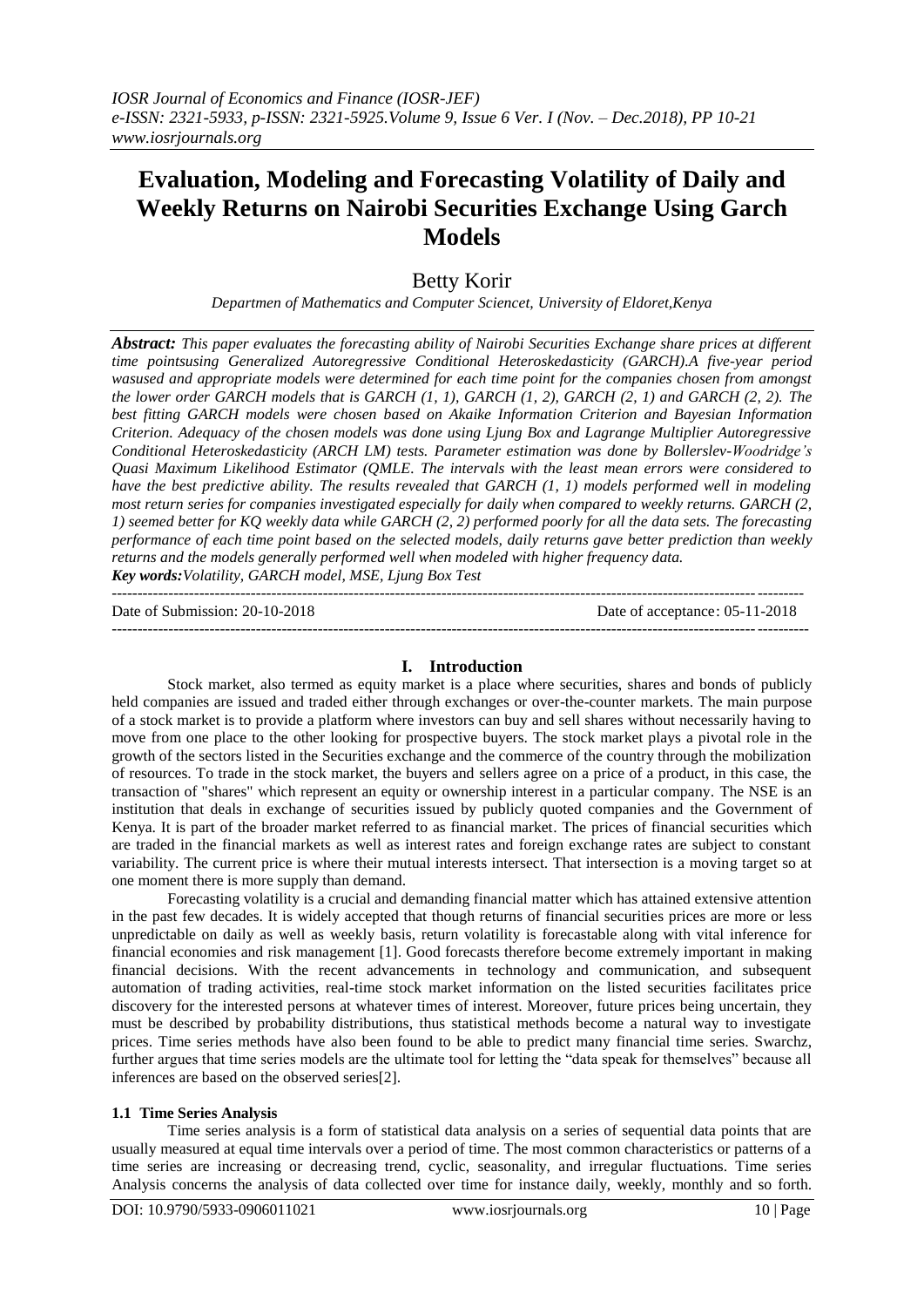Models for time series data can have many forms and represent different [stochastic processes.](http://en.wikipedia.org/wiki/Stochastic_processes) When modeling variations in the level of a process, there are three broad classes of practical importance these are; AR, I, MA models. These three classes depend linearly on previous data points. A combination of the three ideas produces Autoregressive Moving Averages (ARMA) and Autoregressive Integrated Moving Averages (ARIMA) models [3]. The notation AR (p) indicates an autoregressive model of order p. The AR (p) model is defined as:

$$
X_t = c + \sum_{i=1}^p \varphi_i X_{t-i} + \varepsilon_t \tag{1}
$$

where  $\varphi_1, \ldots, \varphi_P$  are the parameters of the model, c is a constant, and  $\epsilon_t$  is [white noise.](https://en.wikipedia.org/wiki/White_noise)

The Moving Average (MA) model is a common approach for modelling univariate time series models. MA(q) refers to the moving average model of order q, it is defined as:

$$
X_t = \mu + \textstyle \sum_{i=1}^q \theta_i \epsilon_{t-i} + \epsilon_t \ (2)
$$

where  $\mu$  is the mean of the series, the  $\theta_1, \ldots, \theta_q$  are the parameters of the model and the  $\varepsilon_t$ ,  $\varepsilon_{t-1}, \ldots$  are [white noise](https://en.wikipedia.org/wiki/White_noise) error terms. Therefore a MA model is conceptually a linear regression of the current value of the series against current and previous (unobserved) white noise error terms.They are used in time series to describe stationary events. The Autoregressive Moving Average models(ARMA) consists of two parts, the Autoregressive part and the Moving Average part..The model is then referred to as ARMA(p,q) where p is the order of the autoregressive part and q is the order of the moving average part i.e. it contains the AR(p) and MA(q) models. ARMA models are sometimes called Box Jenkins models after Box and Jenkins who expounded an iterative method for choosing and estimating them [4]. ARMA model allowed greater flexibility in fitting of actual time series.

Therefore, ARMA(p,q) is as follows:

$$
X_{t} = c + \sum_{i=1}^{p} \varphi_{i} X_{t-i} + \sum_{i=1}^{q} \theta_{i} \varepsilon_{t-i} + \varepsilon_{t}
$$
\n(3)

and when ARMA is differenced then it yields ARIMA (p.q) model.

Among other types of non-linear time series models, there are models to represent the changes of variance over time (heteroskedasticity). These models represent [autoregressive conditional heteroskedasticity](http://en.wikipedia.org/wiki/Autoregressive_conditional_heteroskedasticity) (ARCH) and among others the GARCH model.In the empirical application of the ARCH model a relatively long lag in the conditional variance equation called for, and to avoid problems with negative variance parameters a fixed lag structure is typically imposed.If an [autoregressive moving average model](http://en.wikipedia.org/wiki/Autoregressive_moving_average_model) (ARMA model) is assumed for the error variance, the model is a generalized autoregressive conditional heteroskedasticity (GARCH) model [5].

## **1.2 GARCH Models**

The GARCH model was introduced by Bollerslev to overcome the ARCH limitation. It generalized ARCH to make it more realistic i.e. to allow for both a longer memory and a much more flexible lag structure. The extension of the ARCH process to GARCH process bears much resemblance to the extension of the standard time series AR process to the general ARMA process and, this allows a more parsimonious description in many situations.GARCH models have been found to perform well with stock market returns, exchange rates, Consumer price indices and many other variables. Existing literature suggests that GARCH models are better in describing returns series that have the changing variance level. They have been extensively researched on and tested statistically and empirically.The Gaussian GARCH (1, 1) process, in particular, is widely used and highly regarded in practice as well as in the academic discourse. It is often preferred by financial modeling professionals because it provides a more real-world context than other forms when trying to predict the prices and rates of financial instruments. The model is the most celebrated among the ARCH family. The GARCH (p, q) is given as:

$$
\sigma_{t}^{2} = \omega + \sum_{i=1}^{q} \alpha_{i} \epsilon_{t-i}^{2} + \sum_{i=1}^{p} \beta_{i} \sigma_{t-i}^{2} (4)
$$

Such that the standard GARCH  $(1, 1)$  model is defined as:

$$
\sigma_t^2 = \omega + \alpha_1 \epsilon_{t-1}^2 + \beta_1 \sigma_{t-1}^2(5)
$$
  
where

DOI: 10.9790/5933-0906011021 www.iosrjournals.org 11 | Page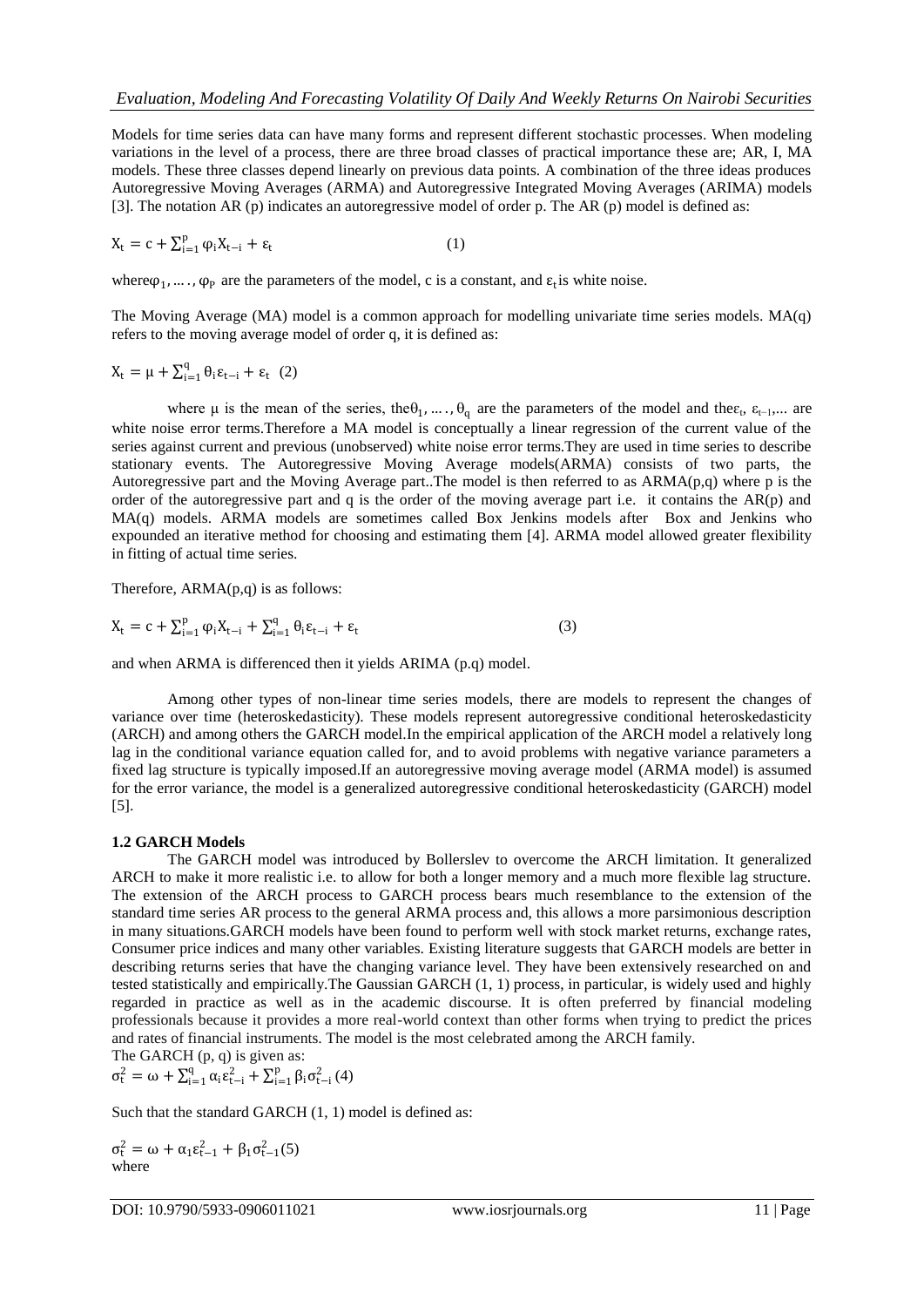- $\bullet$   $\varepsilon$ <sub>t</sub> are returns with zero mean and unit variance
- $\omega$ ,  $\alpha_1$  and  $\beta_1$  are model coefficients,  $\omega > 0$ ,  $\alpha_1 \ge 0$ ,  $\beta_1 \ge 0$  and  $\alpha_1 + \beta_1 < 1$  and

$$
\epsilon_t = u_t \sqrt{\sigma_t^2} \; ; \; u_t \approx i.i.d \quad N(0,1)
$$

The GARCH (1, 1) model is equivalent to an infinite ARCH model with exponentially declining weights.

In practice, the standard GARCH (1, 1) has been found to be sufficient to capture the volatility clustering in the data. And according to most researches, it is rarely necessary to use more than a GARCH (1, 1) model for financial applications. In particular, GARCH (1, 1) successfully captures thick tailed returns, and volatility clustering, and can readily be modified to allow for several other stylized facts, such as non-trading periods and predictable information releases[6]. In addition to the standard GARCH (1, 1), other lower order GARCH models have been found to fit well to stock returns, for instance GARCH  $(1, 2)$ , GARCH  $(2, 1)$  and GARCH (2, 2).

#### **II. Methodology**

#### **2.1 Study Area**

The study evaluated the three selected companies namely, National Bank of Kenya (NBK), East Africa Portland cement and Kenya Airways (KQ) which are among the listed companies in Nairobi Security exchange (NSE).The NSE is part of the African Stock Exchange Association (ASEA) founded in early nineties to create a way for all the stock exchanges in Africa. Today there are over 50 business and companies listed in NSE and trading with more than a 100 million shares per month. These companies have been sub divided into varioussectors; Agriculture, Manufacturing& Allied segments, Finance & Investments and Commercial Services. The three companies were selected to represent the following sectors; Finance and Investment, Industrial & Allied and Commercial services respectively.

#### **2.2 Research Methods**

The three data sets from three companies as mention in section 3.1 were considered. The data set for daily and weekly closing stock priceswere collected from the NSE historical price database for the period  $3<sup>rd</sup>$ June, 2006 to 31<sup>st</sup> Jan, 2012. The five-year study period was chosen to ensure that likelihood function is well defined and that the models properly converge, a few years of data are needed but not too many that current market conditions are not reflected. If we take a too short a period data, then parameter estimates may not be robust [7].

In the preliminary, the descriptive statistics; mean, maximum, minimum and standard deviation, Skewness, Kurtosis, Jarque-Bera, were computed using the standard formulae [8]. The data analysis was done using the Box and Jenkins approach of ARIMA model building, that is, model identification, estimation and diagnostic testing [3]. In the model identification stage, exploratory analyses were done to determine the characteristics of the data sets but model order was however not considered because the models used were already predetermined as the lower GARCH models, then the data was fit to the respective models identified by estimation and finally diagnostic testing was done to rule out any model misspecification that could have occurred.The three stages of performing time series analysis as follows [3]

#### **2.1.1 Identification**

Augmented Dickey–Fuller test (ADF) is a test of [unit roots](http://en.wikipedia.org/wiki/Unit_root) in [time series.](http://en.wikipedia.org/wiki/Time_series) ADF is to confirm the stationarity of the returns by testing the presence of unit roots. ADF tests the hypothesis that the series is nonstationary against an alternative hypothesis that the series is stationary. It is a negative number. The more negative it is, the stronger the rejection of the hypothesisthat there are no unit roots at some level of confidence.The hypothesis is also rejected if the p values are found to be smaller than the level of significance used in the investigation.Acceptance of the null hypothesis would imply that the series is non-stationary, thus further differencing would be needed to make the data sets stationary.Sample autocorrelation function (ACF) plots were then used to ascertained the serial dependence for observations  $x_1, x_2, \ldots, x_n$  at varying time lags. It is rarely necessary to test correlations to lags greater than 20, so they were tested at lags 10, 15 and 20.ACF is given by

ACF (h) =  $\rho(h) = \frac{\gamma(h)}{\gamma(0)}$ 

 $\frac{\gamma(n)}{\gamma(0)}$ , for time lags h=0,1,...,n-1 (6)

The autocorrelations should be near zero for all the time lags if the time series is an outcome of a completely random phenomenon, otherwise, one or more of the autocorrelations will be significantly nonzero.Transformation of the series into returns was done using the operation;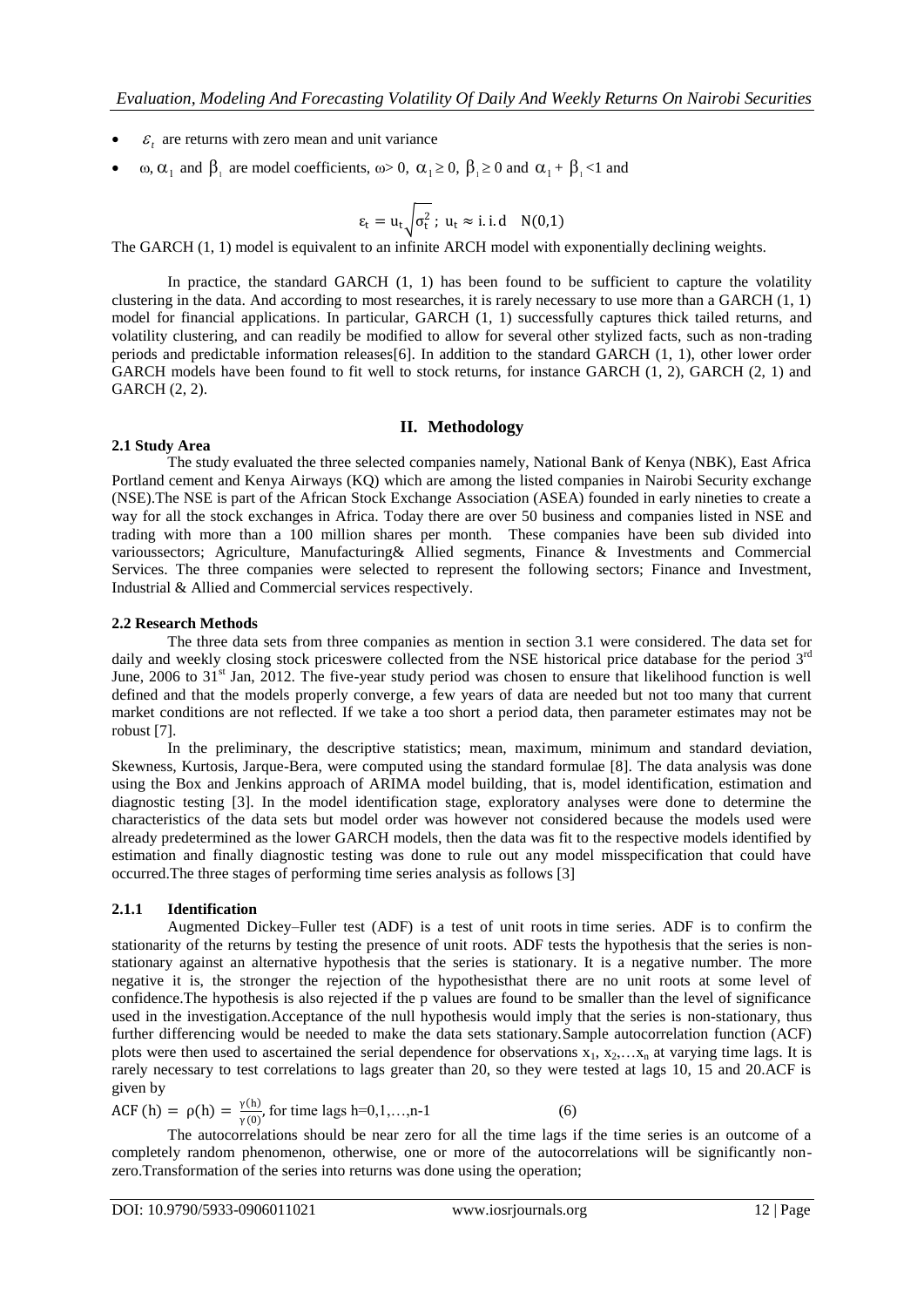$$
r_{t} = \ln \left[ \frac{p_{t}}{p_{t-1}} \right] \tag{7}
$$

where P<sub>tand</sub> P<sub>t−1</sub> are current and previous closing share prices for times t= 1, 2, 3 · · ·

#### **2.1.2 Model Estimation**

GARCH  $(1, 1)$ , GARCH  $(1, 2)$ , GARCH  $(2, 1)$  and GARCH  $(2, 2)$  parameters for the three companies for all the returns were estimated using robust method of Bollerslev-Woodridge's Quasi Maximum Likelihood Estimator (QMLE) assuming the Gaussian standard normal distribution.

#### **2.1.3 Diagnostic testing**

In model selection, the two procedures AIC and BIC were used and values of AIC and BIC werecomputed and compared such that the models with smaller AIC and BIC were preferred. Akaike Information Criterion (AIC) is a measure of the relative quality of a statistical model for a given set of data; as such it provides a model for model selection. For any statistical model, AIC is given by

$$
AIC = 2k - 2 \ln(L) \tag{8}
$$

where k is the number of parameters in the model and L is the maximized value of the likelihood function for the model.

Bayesian Information Criterion (BIC), on the other hand is also a criterion for model selection among a finite set of models. It is based on the likelihood function and is closely related to AIC. BIC is given by

$$
BIC = 2 \ln(L) + k \ln(n) \tag{9}
$$

where k is the number of parameters in the model, L is the maximized value of the likelihood for the model and n is the sample size. In addition, the Ljung-Box text was formally applied on the returns series to check for the presence of GARCH effects. The Ljung-Box modified  $Q^*$  statistic is computed as:

$$
Q^*(m) = n(n+2) \sum_{i=1}^m \frac{\hat{p}_i^2}{n-1}
$$
 (10) where:

m is the maximum number of lags included in the ARCH effect test,

•  $\hat{p}_j$  is the sample autocorrelation at lag j for the squared residuals

 $Q^*(m)$  has an asymptotic chi-square distribution with m degrees of freedom.

$$
Q^*(m) \sim \chi^2(m)
$$

where  $\chi^2$ (m) is a Chi-square probability distribution function and m is the degrees of freedom for the Chi-square distribution.

The computed p-value is compared with the significance level used in the investigation, and the hypothesis of no GARCH effects was rejected if the p value is found to be less than 0.05.

#### **2.2 Forecasting evaluation**

In time series, forecasting is a mathematical way of estimating future values using present and historical values of the series [9]. Forecasting of future share prices was done using the fitted models of each data set and the forecasting performance of each time points evaluated and compared using common statistical error functions which measure forecasting accuracy. The intention was to find a time point that gives the best forecasting power. These measures are Mean Absolute Percentage error (MAPE), Mean Absolute Error (MAE) and Root Mean Square Error (RMSE) which are given by:

$$
MAPE = \frac{100}{K} \sum_{t=n+1}^{n+k} \left| \frac{\hat{\sigma}_t - \sigma_t}{n-1} \right| (11)
$$

$$
MAE = \frac{\sum_{t=n+1}^{n+k} |\hat{\sigma}_t - \sigma_t|}{K} (12)
$$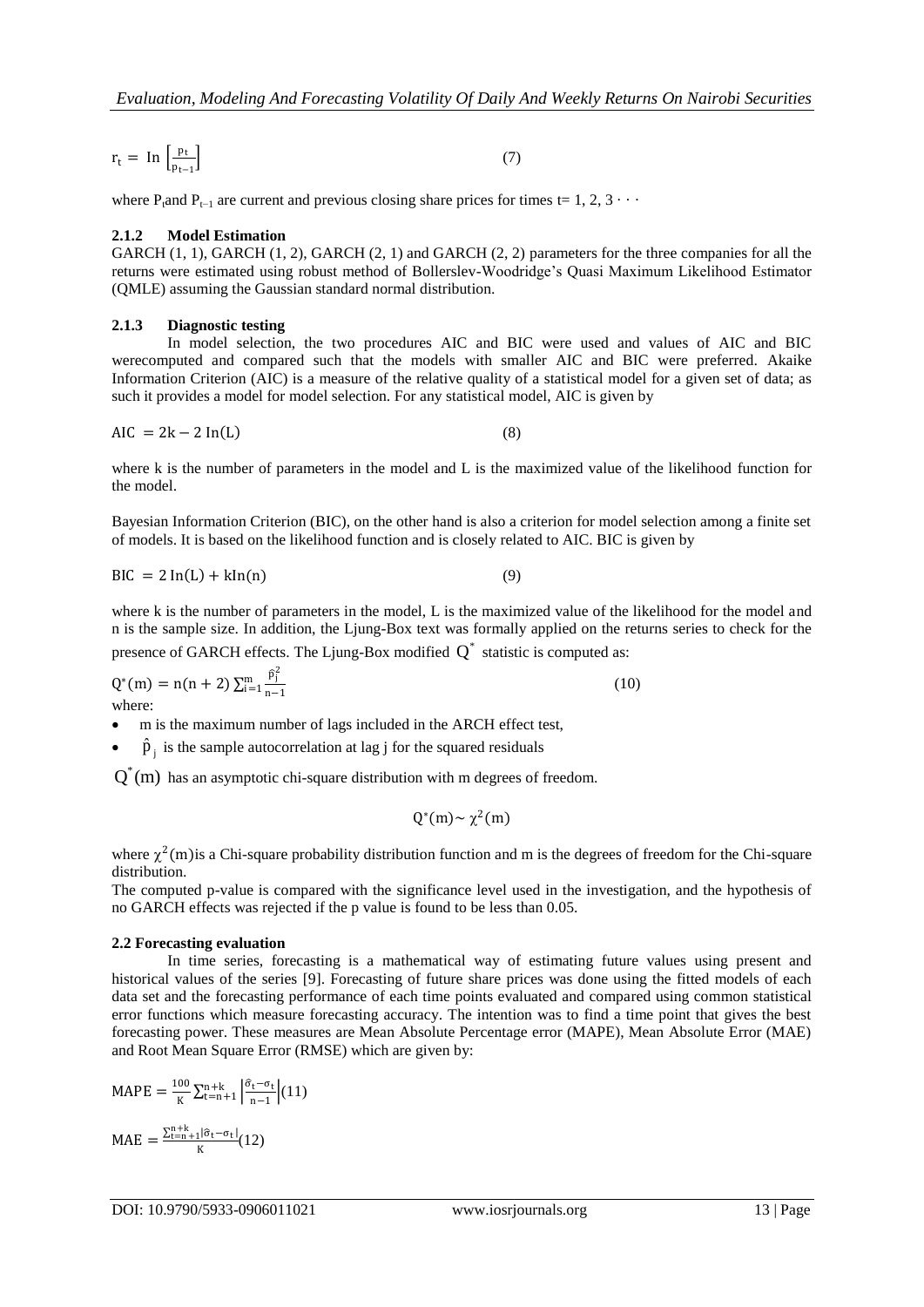$$
RSME = \sqrt{\frac{\Sigma_{t=n+1}^{n+k}(\hat{\sigma}_t - \sigma_t)^2}{K}}
$$
(13)

where n is the sample size, K is the number of steps ahead,  $\sigma_t$  and  $\sigma_t$  are the square root of the conditional forecasted volatility and the realized volatility respectively.The time point which yields the lowest mean error values of the forecast evaluation statistics is considered better than the rest

 $\wedge$ 

#### **III. Results and Discussion**

## **3.1 Time plots for Daily and Weekly closing prices**

The time plots of the daily and weekly closing prices of the companies whose share prices were analyzed are presented in Fig. 1 below.



**Figure1: Time plots for the Daily and Weekly series for (a) KQ (b) NBK (c) EA Portland**

From the time plots in Fig. 1 (a), (b) and (c) for the daily series, the swings are evident and its clear that the stock prices are very irregular with varied degree of flactuations. The mean and variance are not constant impling that the series are non stationary. In comparison, the visual inspection of Fig.1 (a), (b) and (c) above, also shows that the weekly prices are quite irregular and that, fluctuations are frequent, suggesting that the mean and variance are not constant and hence non stationary.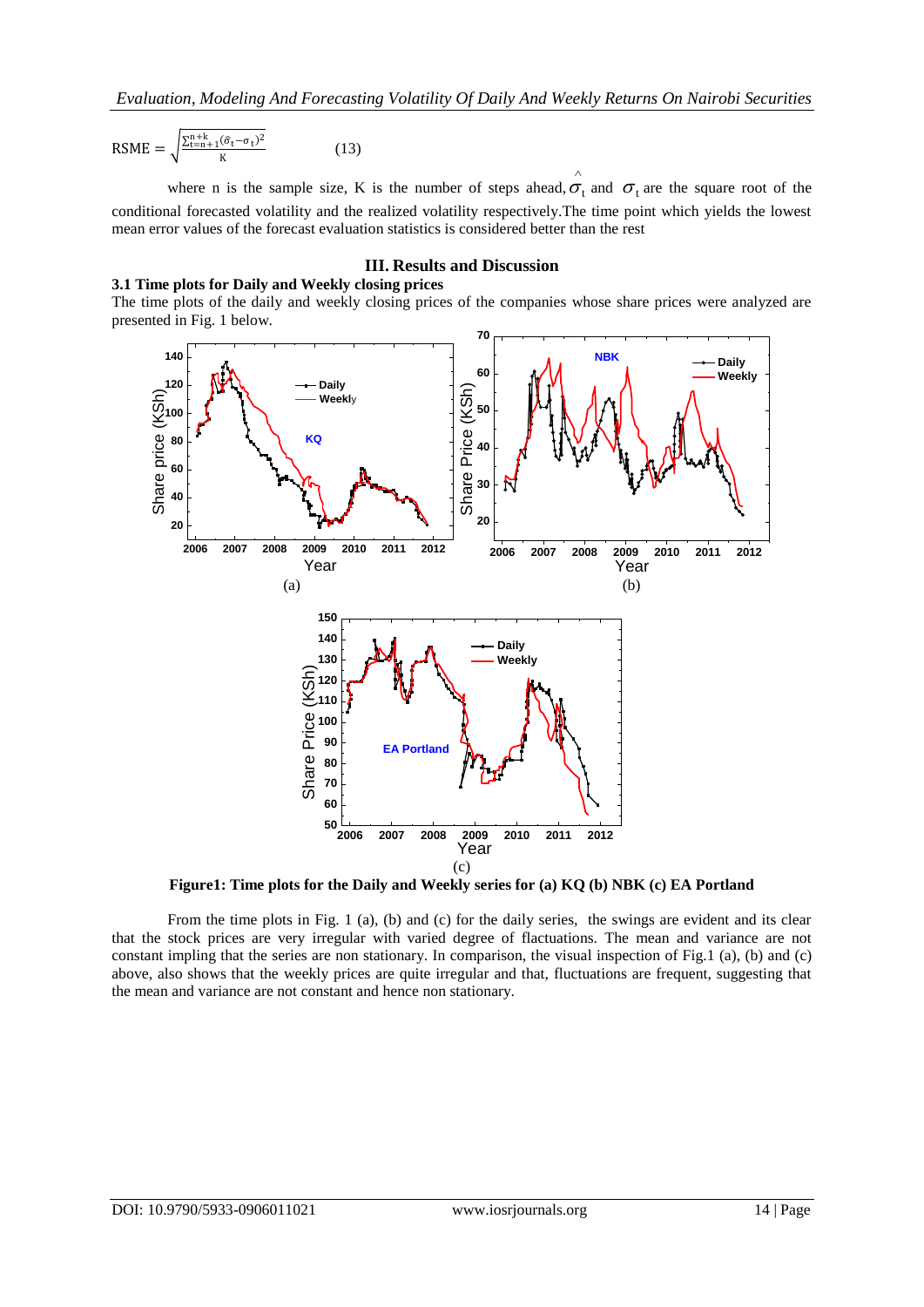## **3.2 The time plots of Daily returns**



**Figure2: Time plots of daily returns for KQ, NBK and EA Portland**

Transforming the raw series as shown in Fig. 1resulted into the daily returns presented in Fig.s 2 above. Unlike the time plots for the raw series, the plots for returns are trendless and their amplitudes vary over time. They tend to flactuate around zero, implying a constant mean and stabilized variance. This is because of the presence of ARCH effects [10]. The plots are marked by periods of calmness interposed with turmoil. This phenomenon is referred as volatility clustering because the returns appear in form of cluster and it is very conspicuous in all the returns plots.

## **3.3 The time plots of Weekly returns**



**Figure 3: Time plots of weekly returns for KQ, NBK and EA Portland**

The weekly returns in Fig. 3 appear in clusters, with varying amplitude but generally vary around zero. This suggests that the returns are now stationary. The plots are marked by periods of relative calmness interposed with turmoil. This phenomenon is referred as volatility clustering and it is very conspicuous in all the returns plots.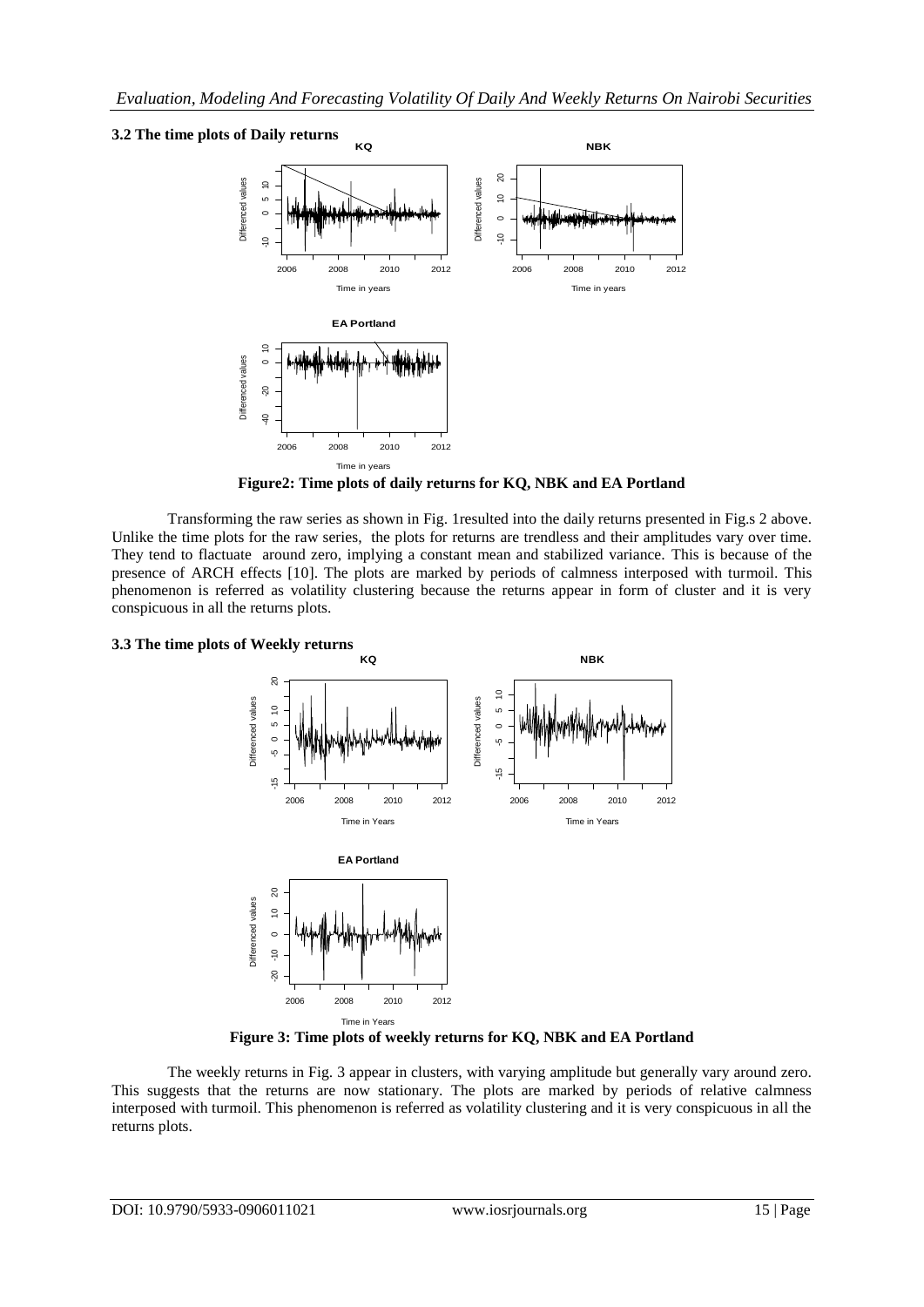#### **3.4 Statistics on data sets for the daily returns**

Descriptive statistics on the data sets were also carried out and presented in Tables 1.

| Table 1: Describuve statistics for the gaily returns |          |       |           |       |             |         |                            |  |  |
|------------------------------------------------------|----------|-------|-----------|-------|-------------|---------|----------------------------|--|--|
| Company                                              | Min      | Max   | Mean      | Stdv  | <b>Skew</b> | Kurt    | Jarque/Berra               |  |  |
| K <sub>O</sub>                                       | $-0.255$ | ).209 | $-0.0009$ | 0.028 | $-0.196$    | 13.459  | $11383.880 \times 2.2e-16$ |  |  |
| <b>NBK</b>                                           | $-0.346$ | 0.476 | $-0.0002$ | 0.034 | 0.873       | 37.324  | $87741.240 \times 2.2e-16$ |  |  |
| <b>EA Port</b>                                       | $-0.555$ | 1.108 | $-0.0005$ | 0.027 | $-5.874$    | 121.509 | $936435.500 \le 2.2e-16$   |  |  |

**Table 1: Descriptive statistics for the daily returns**

Generally, the difference between the maximum and minimum returns was large, which is a common feature of index returns, and as expected for time series of returns, the mean is quite close to zero for all the returns series. The standard deviation for all the returns are also high indicating a high level of fluctuations of returns, for instance, for the daily series, NBK was the most volatile with a standard deviation of 0.034 while East African Portland Cement was the least volatile with a standard deviation of 0.027. The kurtosis of all the three data sets exceeded the normal value of 3, indicating evidence of fat tails (leptokurtic) and sharp peaks around the mean. This implies that their distributions were quite close to normal distributions. This is in line with the literature available. Positive and negative skewness were also observable in all the returns, this means that the right and the left tail is particularly extreme respectively, and an indication of lack of symmetry. The Jarque-Berra test also led to the same rejection of normality in all the return series at 5% level of significance. In order to test whether the returns are stationary or not, ADF tests were done and the results are shown in Table 2 below.

**Table 2: Unit root testing for daily return and closing prices**

| Company        | Daily returns |                | <b>Prices</b> |                |
|----------------|---------------|----------------|---------------|----------------|
|                | ADF           | <b>P-value</b> | ADF           | <b>P-value</b> |
| KQ             | $-11.1087$    | 0.01           | $-1.7900$     | 0.6671         |
| <b>NBK</b>     | $-34.0284$    | 0.01           | $-3.6687$     | 0.0607         |
| <b>EA Port</b> | $-40.1553$    | 0.01           | $-3.0446$     | 0.1361         |

Table 2 presents the stationary checks for the raw data and the returns using ADF test statistics. The ADF values are more negative for returns series than for closing prices, p values are also conspicuously smaller for the returns series than for the raw series.

#### **3.5 Statistics on data sets for the Weekly returns**

Descriptive statistics were carried out to further explore the distribution characteristics of weekly returns and the results are presented in Table 3.

| таріс эт резентрате знаизися топ местат генатия |           |        |           |        |             |         |                            |  |  |
|-------------------------------------------------|-----------|--------|-----------|--------|-------------|---------|----------------------------|--|--|
| Company                                         | Min       | Max    | Mean      | Stdv   | <b>Skew</b> | Kurt    | Jarque/Berra               |  |  |
| KО                                              | $-0.1693$ | 0.2331 | $-0.0045$ | 0.0556 | 0.8504      | 3.5984  | $210.9605 \approx 2.2e-16$ |  |  |
| <b>NBK</b>                                      | $-0.3637$ | 0.2244 | $-0.0011$ | 0.0624 | $-0.2168$   | 4.3222  | $251.4412 \times 2.2e-16$  |  |  |
| <b>EA Port</b>                                  | $-0.2758$ | 0.2554 | $-0.0021$ | 0.0445 | $-0.3579$   | 11.7112 | $1824.407 \times 2.2e-16$  |  |  |

**Table 3: Descriptive statistics for weekly returns**

The means for the three sets of returns are all negative and the difference between the minimum and maximum returns are high. NBK exhibited the highest volatility with standard deviation of 0.0624 while East African Portland cement was the least volatile with a standard deviation of 0.0445. KQ has positive skewness while NBK and EA Portland both have a negative skewness. Kurtosis for all the returns are greater than three thus clearly indicating deviation from the normal distribution. Moreover, the Jarque-Bera tests rejects null hypothesis for all the returns in the three cases because of the small p values as indicated in brackets. These tests confirm that the returns are not normally distributed. In order to test whether the returns are stationary or not, ADF tests were done and the results are shown in Table 4 below.

|         |                | Table 4: ADF test for weekly series and returns |                      |                |  |
|---------|----------------|-------------------------------------------------|----------------------|----------------|--|
| Company | Weekly returns |                                                 | <b>Weekly prices</b> |                |  |
|         | ADF            | <b>P-value</b>                                  | ADF                  | <b>P-value</b> |  |
| ---     |                | - - -                                           | .                    | - - - - -      |  |

|                | ADF       | <b>P-value</b> | ADF       | <b>P-value</b> |
|----------------|-----------|----------------|-----------|----------------|
| KO             | $-6.5658$ | 0.01           | $-1.6314$ | 0.7318         |
| <b>NBK</b>     | $-6.2064$ | $_{0.01}$      | $-3.2398$ | 0.0816         |
| <b>EA Port</b> | $-7.3272$ | 0.01           | $-2.4041$ | 0.4060         |
|                |           |                |           |                |

In table 4 above, the ADF values are more negative for weekly returns series than for the weekly prices. The p values were also significantly smaller for the returns series than for the raw series. These p values are also less than 0.05, suggesting the rejection of non-stationary null hypothesis at 95% confidence level.To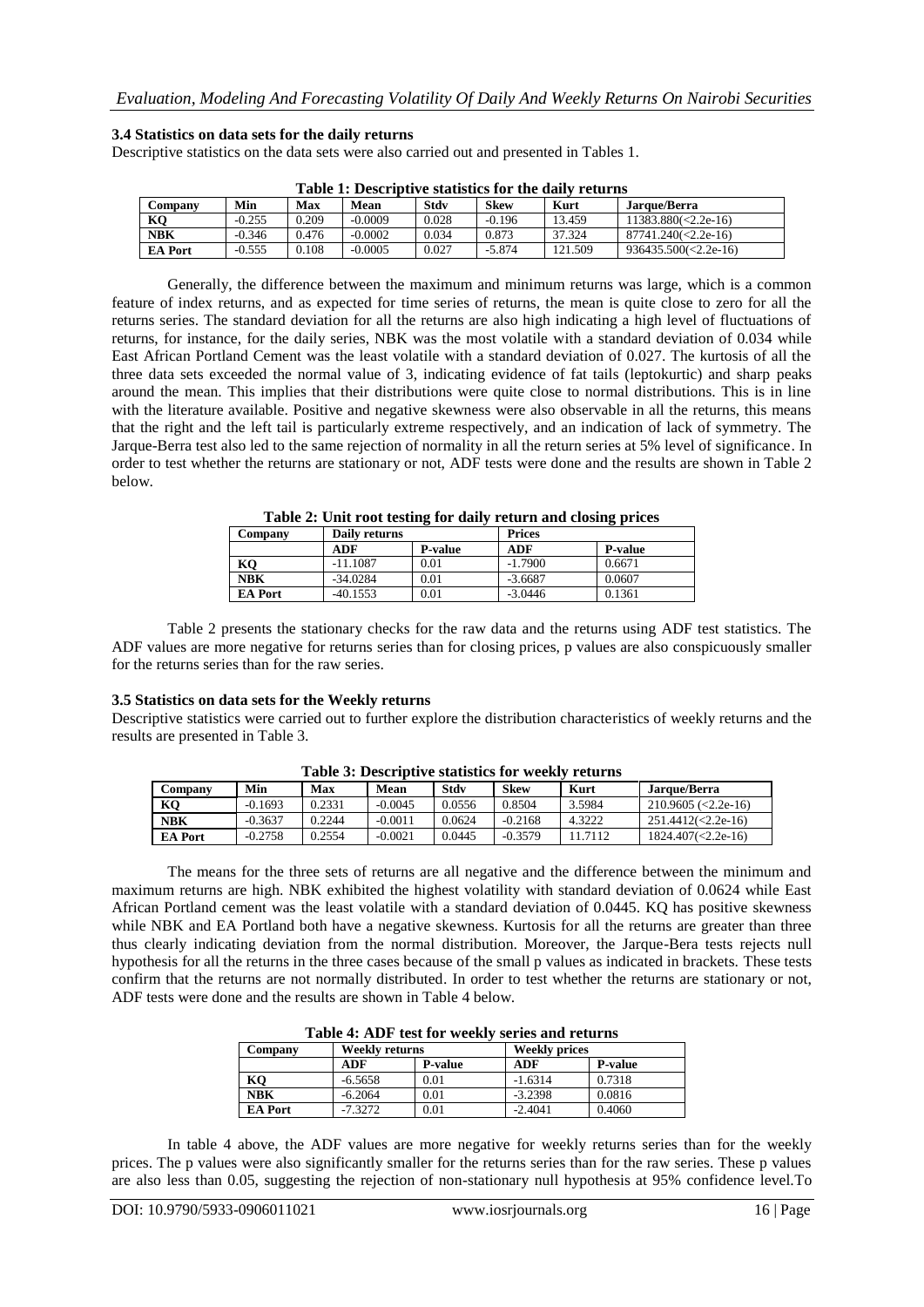check for stationarity of the series, before and after differencing, ADF tests were used, and the results summarized in Tables 2, and 4. From the results, the unit roots were found to be more negative for the raw series than the returns series, and the p values were less than 5% significance level for all the returns series, which led to the rejection of the no unit roots null hypothesis. This implied that unit roots were detected in returns series but failed significantly for the closing prices. This further, showed that unlike the raw series, the returns were stationary and could be used for time series modeling in order to examine volatility of share prices over time.





**Figure4: ACF of returns and squared returns for the daily returns**

Autocorrelation plots were further inspected to ascertain the presence of autocorrelation and from Fig. 4 and 5. ACF plots show no indication of correlation characteristics of returns because some time lags had nonzero values (except for lag 0, which is always 1). The autocorrelations should be near zero for all the time lags if the time series is an outcome of a completely random phenomenon, otherwise, one or more of the autocorrelations will be significantly non-zero [11]. The ACF of squared returns, however, show significant correlation and die out slowly indicating that the variance of returns is conditional on its past history and may change over time.

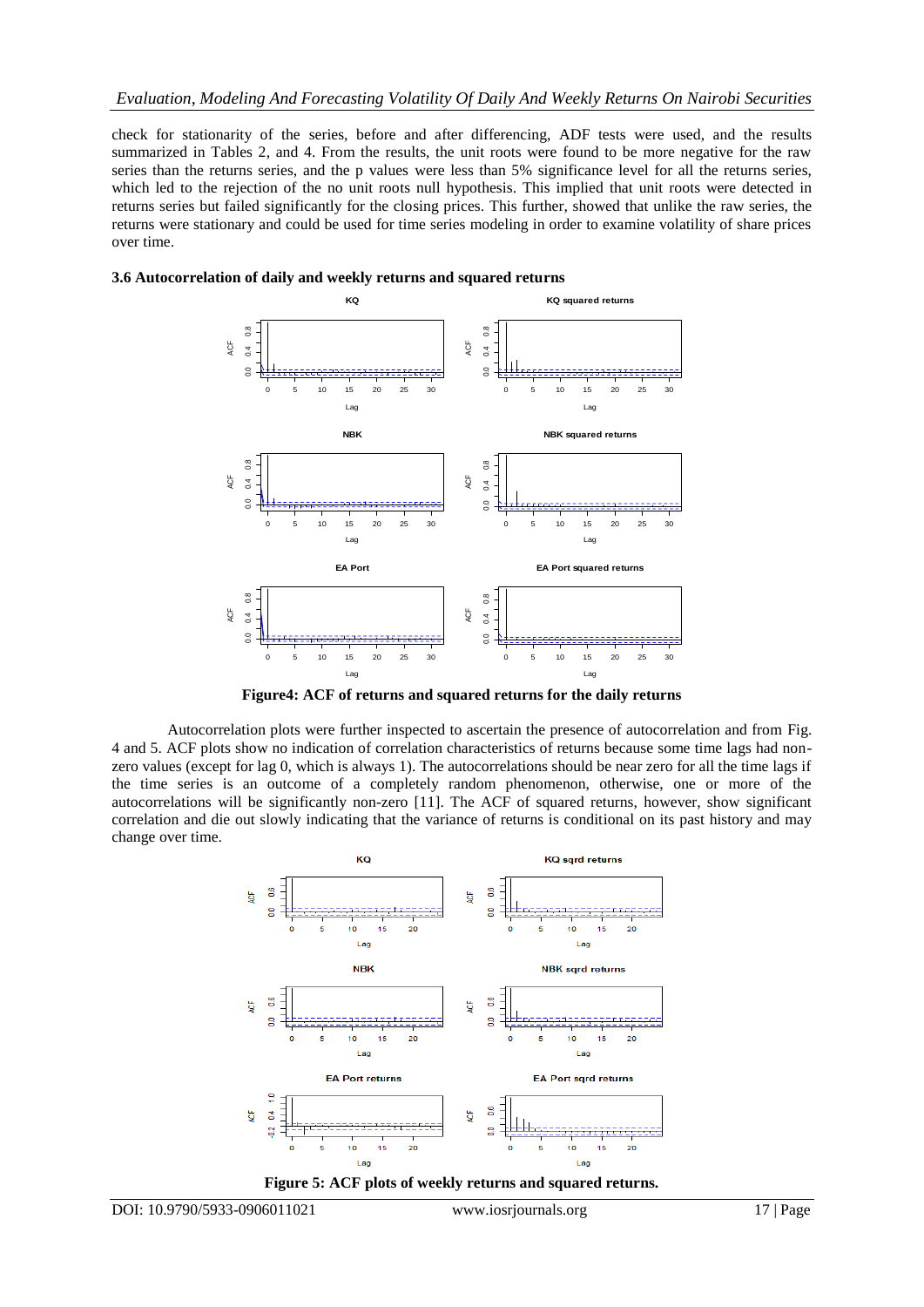## **3.7 Ljung Box test for daily and Weekly returns**

The Ljung Box test statistics for daily and weekly returns for lags 10, 15 and 20 are provided in Table 5 and 6

| Company        | Lag       |                |                  |                |                  |                |
|----------------|-----------|----------------|------------------|----------------|------------------|----------------|
|                | 10        |                | 15               |                | 20               |                |
|                | Statistic | <b>p</b> value | <b>Statistic</b> | <b>p</b> value | <b>Statistic</b> | <b>p</b> value |
| KQ             | 52.765    | $< 2.2e-16$    | 60.064           | $< 2.2e-16$    | 62.257           | $< 2.2e-16$    |
| <b>NBK</b>     | 61.189    | $< 2.2e-16$    | 65.534           | $< 2.2e-16$    | 76.844           | $< 2.2e-16$    |
| <b>EA Port</b> | 28.378    | $< 2.2e-16$    | 38.489           | $< 2.2e-16$    | 43.14            | $< 2.2e-16$    |

|  |  | Table 5: Ljung Box test for daily returns |  |  |
|--|--|-------------------------------------------|--|--|

#### **Table 6: Ljung Box test for weekly returns**

| Company        | Lag              |          |                  |         |                  |         |  |
|----------------|------------------|----------|------------------|---------|------------------|---------|--|
|                | 10               | 15<br>20 |                  |         |                  |         |  |
|                | <b>Statistic</b> | P value  | <b>Statistic</b> | P value | <b>Statistic</b> | P value |  |
| KO             | 12.0948          | 0.2788   | 19.3479          | 0.1984  | 23.2288          | 0.2777  |  |
| <b>NBK</b>     | 31.3988          | 0.0005   | 35.3701          | 0.0022  | 40.7585          | 0.0040  |  |
| <b>EA</b> Port | 19.7058          | 0.0322   | 25.2052          | 0.0473  | 3.4914           | 0.9989  |  |

The Ljung-Box test were then utilized to ascertain the presence of GARCH effects and from Tables 5 and 6, the test rejects the null hypothesis of no GARCH effects in the returns series at 5% level of significance as evidenced by the small p values for daily and weekly returns. This suggests the presence of GARCH effects in the daily and weekly returns.

#### **3.8 Model Estimation and Evaluation.**

**Table 7: AIC & BIC values for the GARCH Models**

|                 | <b>Models</b>       | KO        |           | <b>NBK</b> |           | <b>EA PORT</b> |           |
|-----------------|---------------------|-----------|-----------|------------|-----------|----------------|-----------|
| <b>Criteria</b> |                     | AIC       | BIC       | AIC        | BIC       | AIC            | BIC       |
|                 | GARCH(1, 1)         | $-4.5905$ | $-4.5764$ | $-4.3071$  | $-4.2929$ | $-4.4169$      | $-4.4028$ |
| <b>Daily</b>    | GARCH(1, 2)         | $-4.5891$ | $-4.5714$ | $-4.3058$  | $-4.2881$ | $-4.4159$      | $-4.3982$ |
| <b>Returns</b>  | <b>GARCH</b> (2, 1) | -4.5895   | $-4.5718$ | $-4.3073$  | $-4.2996$ | $-4.4156$      | $-4.3975$ |
| series          | <b>GARCH</b> (2, 2) | $-4.5881$ | $-4.5669$ | $-1.5025$  | $-1.3113$ | $-4.4145$      | $-4.3933$ |
|                 | GARCH(1, 1)         | $-2.9680$ | $-2.9707$ | $-2.7888$  | $-2.7409$ | $-3.7978$      | $-3.7499$ |
| Weekly          | GARCH(1, 2)         | $-2.9771$ | $-2.9772$ | $-2.7847$  | $-2.7249$ | $-3.7915$      | $-3.7317$ |
| returns         | <b>GARCH</b> (2, 1) | $-2.9609$ | $-2.9711$ | $-2.7905$  | $-2.7307$ | $-3.7915$      | $-3.7317$ |
| series          | GARCH (2, 2)        | $-2.9707$ | $-2.8989$ | $-2.7845$  | $-2.7127$ | $-3.7851$      | $-3.7134$ |

The results of AIC and BIC parameter estimation for the models under consideration were summarized in Table 7. From the comparison of AIC and BIC models in Table 7, GARCH (1, 1) model most returns series had minimum values like KQ and EA Portland daily and weekly returns, whileNBKweekly returns for AIC and BIC had the smallestvalues for GARCH (2,1), suggesting a better fit than other competing models. KO weekly returns had the smallest AIC and BIC values for GARCH (1,2). Another candidate model fitted to the data and tested was the GARCH (2, 2). The analysis showed that the GARCH (2, 2) was less preferred for any data set, this implies that it does not capture well the volatility clustering and leptokurtic characteristics of the stock returns as compared to the other competing models. This model was therefore not fitted to any series.

#### **3.9 Parameter Estimation**

The Parameter Estimation for the chosen models was done and summarized in table 8, 9, 10 and 11.

|                   |          |                    | Table 6. Estimation of GARCH (1, 1) models |                |
|-------------------|----------|--------------------|--------------------------------------------|----------------|
|                   |          | Daily returns      |                                            |                |
| <b>Parameters</b> | КQ       |                    |                                            | <b>EA Port</b> |
|                   | Estimate | P value            | <b>Estimate</b>                            | P value        |
| $\omega$          | 0.0002   | 0.0059             | 0.0002                                     | 0.0553         |
| $\alpha_1$        | 0.4016   | 0.0042             | 0.0425                                     | 0.0452         |
| βı                | 0.3795   | 0.0004             | 0.6871                                     | 0.0003         |
|                   |          | Weekly returns     |                                            |                |
|                   |          | <b>EA Portland</b> |                                            |                |
|                   |          | <b>Estimate</b>    |                                            | P value        |
| ω                 |          | 0.0007             |                                            | 0.0101         |
| $\alpha_1$        |          | 0.5048             |                                            | 0.0403         |
| $\beta_1$         |          | 0.1115             |                                            | 0.3848         |

# **Table 8: Estimation of GARCH (1, 1) models**

The parameter estimates for each of the GARCH (1, 1) models in Table 8 show that the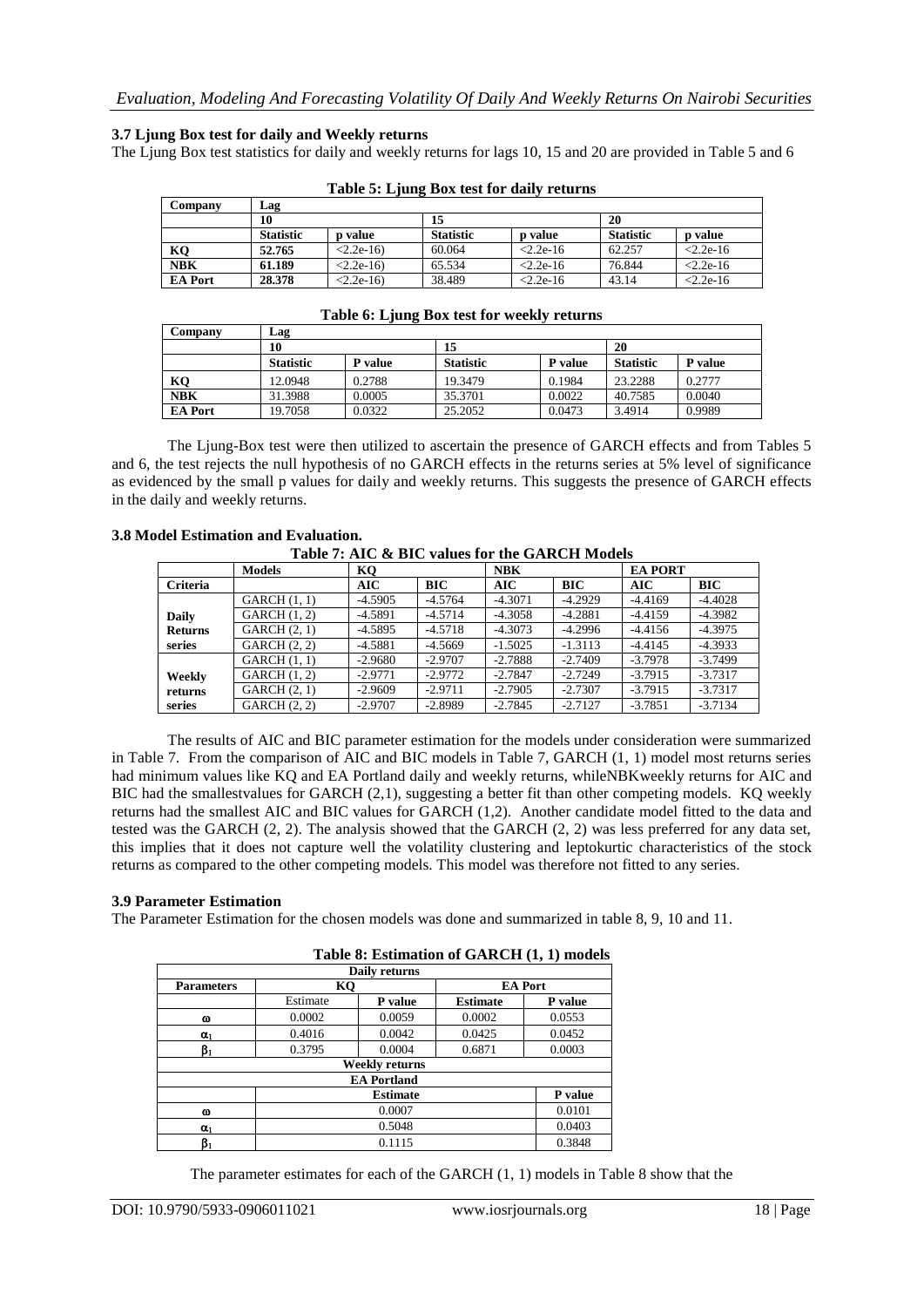coefficients of the conditional variance equation  $\alpha_1$  and  $\beta_1$  are all positive and significant at 5%, levels, except for some weekly. This implies a strong support for GARCH models. The sum of  $\alpha_1$ and  $\beta_1$  are quite close to unity for most series. The sum  $\alpha_1+\beta_1$  is an indication of volatility persistence. A high persistence implies that volatility is likely to die slowly; new shock will affect the returns for a longer period. In such markets, old information is more important than recent information and such information decays very slowly [11].

| Table 9: GARCH (1, 2) model for KQ weekly |                  |                 |  |  |  |  |  |
|-------------------------------------------|------------------|-----------------|--|--|--|--|--|
| <b>Parameters</b>                         | <b>Estimates</b> | <b>P</b> values |  |  |  |  |  |
| ω                                         | 0.0006           | 0.4987          |  |  |  |  |  |
| α,                                        | 0.2365           | 0.0584          |  |  |  |  |  |
|                                           | 0.2027           | 0.4585          |  |  |  |  |  |
|                                           | 0.3955           | 0.0234          |  |  |  |  |  |

The p values were greater than 0.05 for all the parameters except for  $\beta_2$ 

GARCH (1, 2) for KQ weekly returns was favoured by AIC and BIC, thus it can be considered a better model for KQ weekly returns as compared to other competing models. The parameters of the model were all positive and insignificant at 5% level of significance except for  $\beta_2$ .

|                   | <b>NBK</b> Daily |          | <b>NBK</b> weekly |         |  |  |  |  |
|-------------------|------------------|----------|-------------------|---------|--|--|--|--|
| <b>Parameters</b> | <b>Estimate</b>  | P value  | <b>Estimate</b>   | P value |  |  |  |  |
| ω                 | 0.0001           | 0.0016   | 0.0019            | 0.811   |  |  |  |  |
| $\alpha_1$        | 0.3914           | 0.0018   | 0.3164            | 0.3144  |  |  |  |  |
| $\alpha_2$        | 0.0921           | 0.5232   | 0.2834            | 0.8650  |  |  |  |  |
| ß,                | 0.5413           | $<2e-16$ | 0.0000            | 1.0000  |  |  |  |  |

**Table 10: GARCH (2, 1) models for NBK daily and weekly returns**

In table 10, Parameters estimates for GARCH (2, 1) for NBK daily and weekly are all positive and significant at the given levels of significance. Although GARCH (2, 1) for NBK daily has been favoured by AIC, the sum of parameters is greater than one (1.0248), violating the variance stationarity condition. GARCH (1, 1) also violates this condition but comparing their log likelihood, 3244.053 verses 3242.947 respectively. GARCH (1, 1) is more preferred because it has smaller log likelihood and it is also simpler; a simpler model requires less parameters.

| Table 11: GARCH (1, 1) model for NBK daily |           |                 |  |  |  |
|--------------------------------------------|-----------|-----------------|--|--|--|
| <b>Parameters</b>                          | estimates | <b>P</b> values |  |  |  |

| <b>Parameters</b> | estimates | <b>P</b> values |
|-------------------|-----------|-----------------|
| ω                 | 0.0001    | 0.0149          |
| $\alpha_1$        | 0.4461    | 0.0000          |
|                   | 0.5885    | $<$ 2e-16       |
|                   |           |                 |

In table 11. the GARCH (1, 1) parameter estimates for NBK daily are all positive and significant at 5% level of significance. The sum  $\alpha_1 + \beta_1$  is greater than one, suggesting an explosive volatility. This implies that the daily share prices for NBK were highly volatile. High volatility implies that, if there is a new shock it will have implication on returns for a longer period.

#### **3.10 Diagnostic testing.**

Adequacy of the models was checked to ensure detection of possible model misspecification. This was done by analyzing the residuals of the fitted models. Ljung Box and ARCH-LM tests were carried out on squared residuals for all the returns series up to lag 20 and the results summarized in Tables 12, 13 and 14.

| $0.12$ av $1.22$ and $2.12$ avere $10.2$ and $1.2$ avere $1.2$ |                     |                  |         |  |  |
|----------------------------------------------------------------|---------------------|------------------|---------|--|--|
| <b>Returns</b>                                                 | Q(m)                | <b>Statistic</b> | P value |  |  |
| Daily                                                          | Q(10)               | 0.45827          | 0.99956 |  |  |
|                                                                | Q(15)               | 1.11349          | 0.99995 |  |  |
|                                                                | O(20)               | 3.79738          | 0.99997 |  |  |
|                                                                | <b>ARCH LM Test</b> | 0.47587          | 0.99999 |  |  |
| Weekly                                                         | O(10)               | 8.2182           | 0.6075  |  |  |
|                                                                | Q(15)               | 16.6508          | 0.7769  |  |  |
|                                                                | O(20)               | 13.2146          | 0.8679  |  |  |
|                                                                | <b>ARCH LM Test</b> | 8.3747           | 0.7552  |  |  |

**Table 12: LJUNG-BOX & ARCH LM tests for KQ returns**

The p values for Ljung Box and ARCH LM are all greater than 0.05. **Table 13: LJUNG-BOX & ARCH LM tests for NBK returns**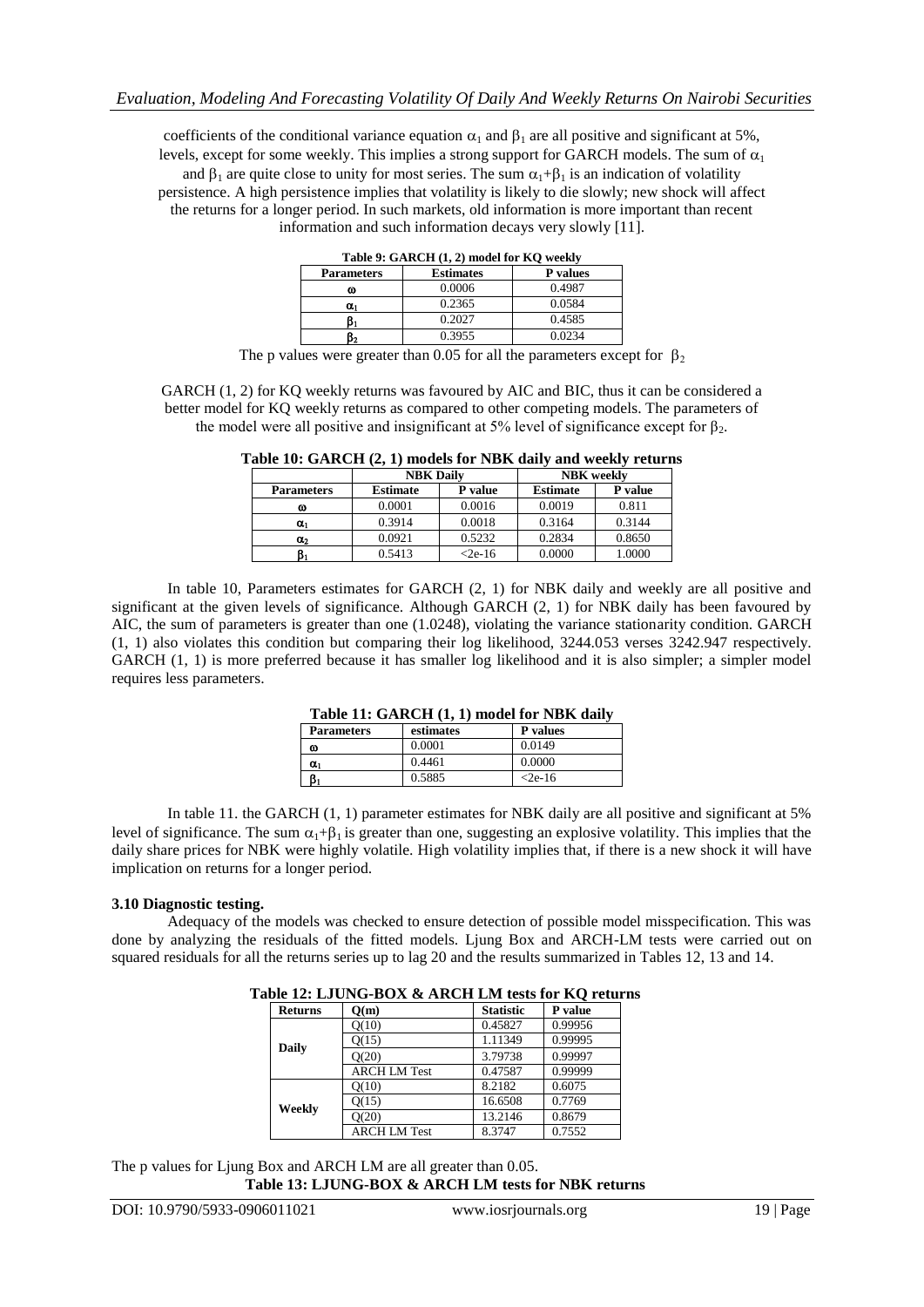| <b>Returns</b> | O(m)                | <b>Statistic</b> | P value |
|----------------|---------------------|------------------|---------|
| Daily          | O(10)               | 3.1416           | 0.9779  |
|                | O(15)               | 3.8849           | 0.9981  |
|                | O(20)               | 65.1961          | 0.0001  |
|                | <b>ARCH LM Test</b> | 3.35022          | 0.9925  |
| Weekly         | O(10)               | 3.4039           | 0.9703  |
|                | O(15)               | 5.6408           | 0.9852  |
|                | O(20)               | 9.1819           | 0.9807  |
|                | <b>ARCH LM Test</b> | 3.5118           | 0.9907  |

The p values for Ljung Box and ARCH LM are all greater than 0.05 except for NBK which is 0.0001 at lag 20.

| <b>Returns</b> | Q(m)                | <b>Statistic</b> | P value |
|----------------|---------------------|------------------|---------|
| <b>Daily</b>   | Q(10)               | 0.1401           | 0.9999  |
|                | Q(15)               | 0.23639          | 0.9999  |
|                | O(20)               | 1.11025          | 0.9999  |
|                | <b>ARCH LM Test</b> | 0.2044           | 0.9999  |
|                | Q(10)               | 2.7882           | 0.9859  |
| Weekly         | Q(15)               | 3.4914           | 0.9989  |
|                | O(20)               | 5.6806           | 0.9993  |
|                | <b>ARCH LM Test</b> | 3.1972           | 0.9939  |

**Table 14: LJUNG & ARCH LM tests EA Port returns**

The p values for Ljung Box and ARCH LM tests are all greater than 0.05.

Using squared residuals based on the estimated models of KQ, NBK and EA Portland daily and weekly data sets, the Ljung Box test and the ARCH tests in Tables 12, 13 and 14 indicate acceptance of the null hypothesis because of the large p-values (they are all greater than 0.05, except for EA Port squared residuals at lag 20). The ARCH LM test fails to reject the no GARCH effects in the residuals (no heteroscedasticity), and the Ljung Box test also fails to reject the null hypothesis of no correlation for all the data sets. This implies that there is no autocorrelation left in the residuals and that there is no heteroskedasticity in the fitted models. This suggests that the GARCH models considered were all adequate and fit for describing the volatility of NSE and thus appropriate to forecast future volatilities for the companies under investigation.

## **3.11 Forecasting and Evaluation**

Forecasting was done and the time points were evaluated in terms of their forecasting ability of future returns. The mean errors measures for each of the data set were calculated and summarized in Table 15 below.

| Tubic Ici I of ceasung performance sasea on mining Kimbil and mini il |            |             |             |            |             |             |                |             |             |
|-----------------------------------------------------------------------|------------|-------------|-------------|------------|-------------|-------------|----------------|-------------|-------------|
|                                                                       | KО         |             |             | <b>NBK</b> |             |             | <b>EA Port</b> |             |             |
|                                                                       | <b>MAE</b> | <b>RMSE</b> | <b>MAPE</b> | <b>MAE</b> | <b>RMSE</b> | <b>MAPE</b> | <b>MAE</b>     | <b>RMSE</b> | <b>MAPE</b> |
| <b>Daily</b>                                                          | 0.8980     | .6488       | .6663       | 0.8629     | .5628       | 2.0205      | .1273          | 2.6702      | .0810       |
| Weekly                                                                | .9778      | 3.1753      | 3.7798      | .8918      | 2.8350      | 4.4067      | 2.4821         | 4.3726      | 2.4729      |

**Table 15: Forecasting performance based on MAE, RMSE and MAPE**

Forecasting performance of the different sampling intervals was established by ranking the mean errors with respect to the time points for all the companies under investigation. The time point that gave the lowest values of the error measurements was considered the best one. The results in Table 15 show that the daily returns outperformed the other time point, this is because its smallest error measurements for all the measures utilized as compared to the weekly returns i.e. daily series for each of the data sets gave the smallest mean squares, followed by weekly series. This implies that the higher the frequency of data used (smaller sampling intervals), the better the forecasts produced. Better forecasts translate to better risk management and better option pricing for the stock market products.

# **IV. Conclusion**

This paper examined and evaluated forecasting performance of share prices for Kenya Airways, National Bank of Kenya and East African Portland cement at different time points sampled intervals for daily and weekly using GARCH models, with the aim of finding out which of the two provides better forecasts in order to guide trading operations of the Nairobi Securities exchange.GARCH models were estimated and fitted because the exploratory analyses confirmed the leptokurtic, volatility clustering and asymmetric properties of financial time series in the NSE data and GARCH effects were confirmed to be present. GARCH (1, 1) models performed better for most series, particularly the daily series for the companies considered while, GARCH (1, 2) and GARCH (2, 1) were favoured by KQ and NBK weekly series respectively. This supports several other